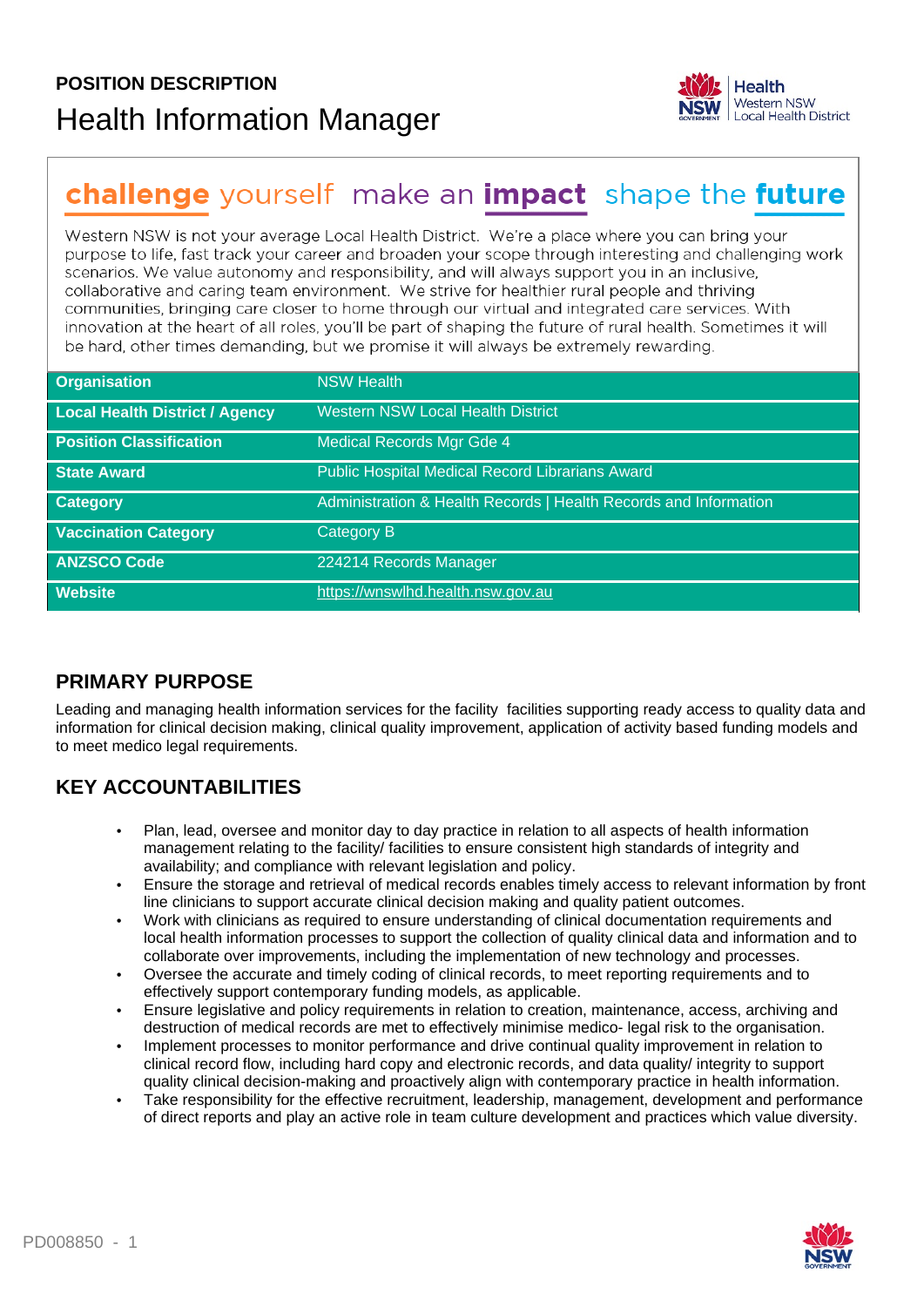### **POSITION DESCRIPTION** Health Information Manager



#### **KEY CHALLENGES**

- Facilitate access to health information for healthcare and other legitimate purposes while ensuring privacy and security requirements are upheld.
- Alignment of electronic and paper based health records to promote access in an environment of increasing demands for information availability, including requirements for networked LHD-wide services.
- Delivering a quality service while balancing limited resources, meeting the competing needs and expectations of a variety of stakeholders, and managing a high volume workload.

#### **KEY RELATIONSHIPS**

| <b>Who</b>                                  | <b>Why</b>                                                                                                                                                             |
|---------------------------------------------|------------------------------------------------------------------------------------------------------------------------------------------------------------------------|
| Line manager.                               | Receive direction and support, highlight risks and collaborate<br>over solutions to significant issues impacting on service<br>provision for the facility/ facilities. |
| Local clinicians.                           | To provide advice, education and support and collaborate over<br>improvements.                                                                                         |
| District level HIM managers and colleagues. | To collaborate over LHD HIM practice and implementation of<br>change, including process and technology.                                                                |

#### **SELECTION CRITERIA**

- 1. Tertiary qualifications in Health Information Management (HIM) or equivalent work experience.
- 2. Comprehensive knowledge of contemporary HIM practice in NSW Health, including current legislation, policy and activity based funding; and recent experience in health information management, including clinical coding.
- 3. Experience leading and developing people from diverse backgrounds to achieve outcomes, solve problems, implement change and improve services.
- 4. High level written and verbal communication skills, including the ability to develop effective working relationships with clinicians and managers.
- 5. Information and communication technology competence with a range of standard software programs including for email, data entry, reporting, researching.
- 6. Knowledge and understanding of legislation, policy and practice in relation to health information, medical record management and privacy.
- 7. Current licence to drive in NSW with the ability and willingness to drive for work purposes.

#### **OTHER REQUIREMENTS**

The role and its responsibilities are to be carried out in a manner that is consistent with all relevant delegations, policies and procedures, at both the WNSWLHD and NSW Health levels. Consistent with this, all employees are:

- 1. Expected to model the NSW Health values and ensure all workplace conduct aligns with these values and the NSW Health Code of Conduct.
- 2. Required to identify, assess, eliminate/control and monitor hazards and risks within the workplace, to the extent of delegated authority for the role, as per Work Health Safety policy/procedure.
- 3. Expected to provide safe, high quality healthcare and services, identify and manage clinical risk as applicable to the role, and participate in continuous improvement activities, in line with WNSWLHD's strong commitment to quality and safety.

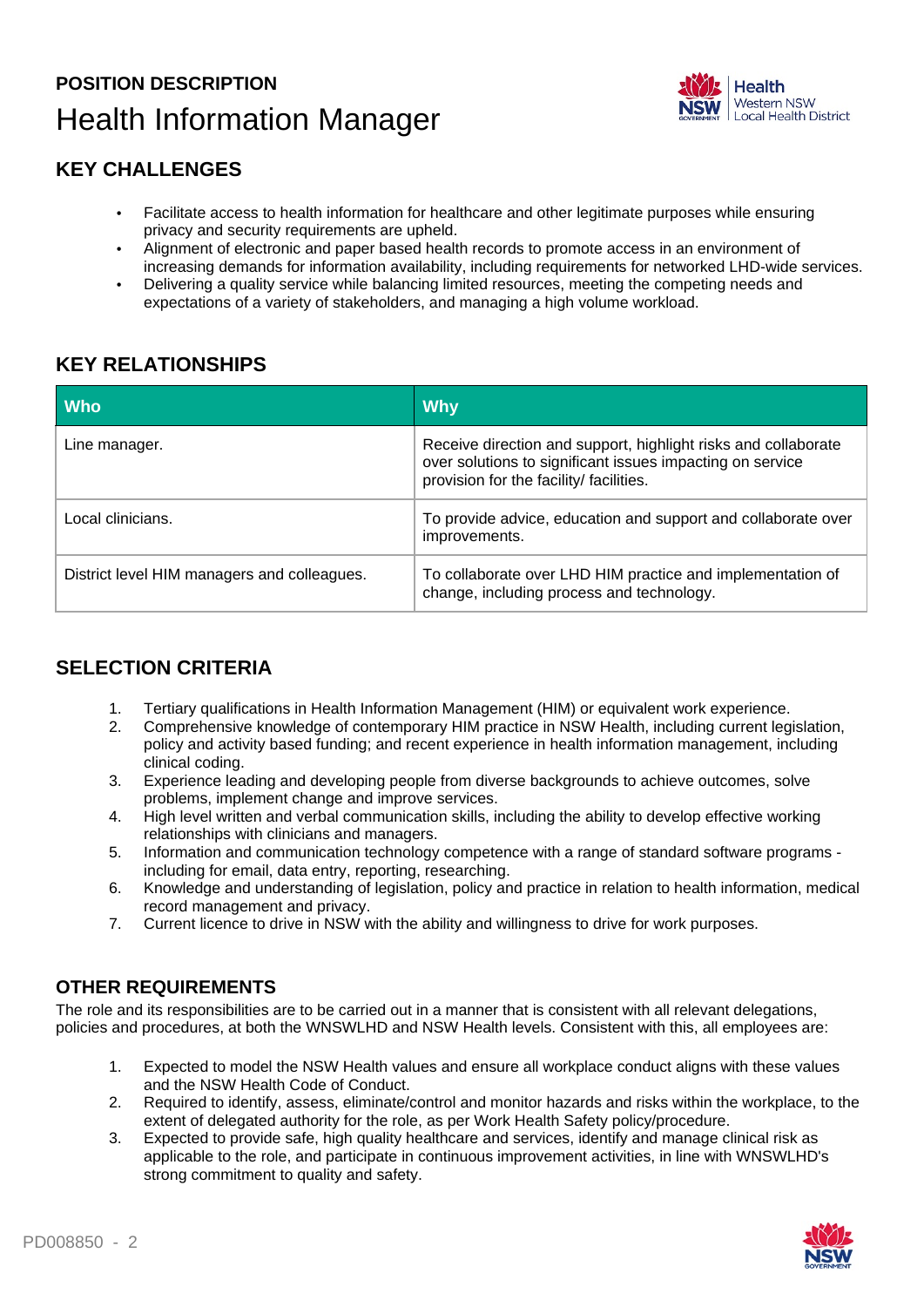## **POSITION DESCRIPTION** Health Information Manager



### **CAPABILITIES FOR THE ROLE**

The NSW Public Sector Capability Framework applies to all NSW public sector employees. The Capability Framework is available via the **Public Service Commission website**.

#### Capability Summary

Below is the full list of capabilities and the level required for this role. The capabilities in bold are the focus capabilities for this role. Refer to the next section for further information about the focus capabilities.

| <b>NSW Public Sector Capability Framework</b> |                                         |              |  |  |
|-----------------------------------------------|-----------------------------------------|--------------|--|--|
|                                               | <b>Capability Group Capability Name</b> | Level        |  |  |
| Personal<br><b>Attributes</b>                 | Display Resilience and Courage          | Intermediate |  |  |
|                                               | <b>Act with Integrity</b>               | Intermediate |  |  |
|                                               | Manage Self                             | Adept        |  |  |
|                                               | <b>Value Diversity</b>                  | Intermediate |  |  |
|                                               | <b>Communicate Effectively</b>          | Intermediate |  |  |
| Relationships                                 | <b>Commit to Customer Service</b>       | Adept        |  |  |
|                                               | <b>Work Collaboratively</b>             | Intermediate |  |  |
|                                               | Influence and Negotiate                 | Intermediate |  |  |
| Results                                       | <b>Deliver Results</b>                  | Intermediate |  |  |
|                                               | <b>Plan and Prioritise</b>              | Intermediate |  |  |
|                                               | <b>Think and Solve Problems</b>         | Intermediate |  |  |
|                                               | Demonstrate Accountability              | Intermediate |  |  |
|                                               | Finance                                 | Foundational |  |  |
| <b>Enablers</b>                               | <b>Technology</b>                       | Intermediate |  |  |
|                                               | Procurement and Contract Management     | Foundational |  |  |
|                                               | <b>Project Management</b>               | Intermediate |  |  |

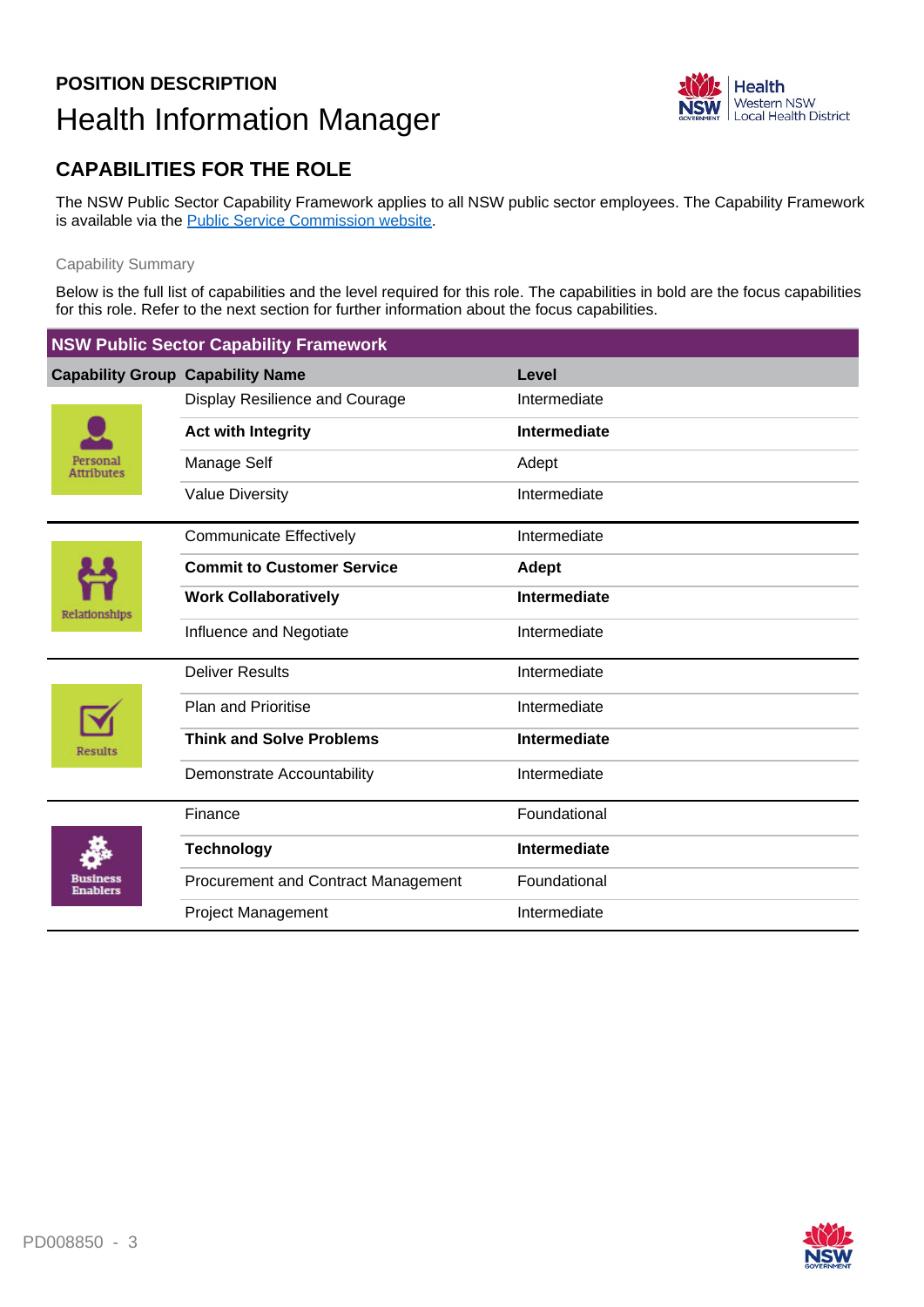# **POSITION DESCRIPTION** Health Information Manager



|                                                              | <b>NSW Public Sector Capability Framework</b> |                                                                                                                                                                                                                                                                                                                                                                                                                                                                                                 |  |  |  |
|--------------------------------------------------------------|-----------------------------------------------|-------------------------------------------------------------------------------------------------------------------------------------------------------------------------------------------------------------------------------------------------------------------------------------------------------------------------------------------------------------------------------------------------------------------------------------------------------------------------------------------------|--|--|--|
| <b>Group and Capability</b>                                  | Level                                         | <b>Behavioural Indicators</b>                                                                                                                                                                                                                                                                                                                                                                                                                                                                   |  |  |  |
| <b>Personal Attributes</b><br>Act with Integrity             | Intermediate                                  | Represent the organisation in an honest, ethical and professional<br>way<br>Support a culture of integrity and professionalism<br>Understand and follow legislation, rules, policies, guidelines and<br>codes of conduct<br>Help others to understand their obligations to comply with<br>$\bullet$<br>legislation, rules, policies, guidelines and codes of conduct<br>Recognise and report misconduct, illegal or inappropriate behaviour<br>Report and manage apparent conflicts of interest |  |  |  |
| <b>Relationships</b><br><b>Commit to Customer</b><br>Service | Adept                                         | Take responsibility for delivering high quality customer-focused<br>services<br>Understand customer perspectives and ensure responsiveness to<br>٠<br>their needs<br>Identify customer service needs and implement solutions<br>Find opportunities to co-operate with internal and external parties to<br>٠<br>improve outcomes for customers<br>Maintain relationships with key customers in area of expertise<br>Connect and collaborate with relevant stakeholders within the<br>community   |  |  |  |
| <b>Relationships</b><br><b>Work Collaboratively</b>          | Intermediate                                  | Build a supportive and co-operative team environment<br>Share information and learning across teams<br>Acknowledge outcomes which were achieved by effective<br>٠<br>collaboration<br>Engage other teams/units to share information and solve issues<br>and problems jointly<br>Support others in challenging situations                                                                                                                                                                        |  |  |  |
| <b>Results</b><br>Think and Solve<br>Problems                | Intermediate                                  | Research and analyse information and make recommendations<br>based on relevant evidence<br>Identify issues that may hinder completion of tasks and find<br>$\bullet$<br>appropriate solutions<br>Be willing to seek out input from others and share own ideas to<br>achieve best outcomes<br>Identify ways to improve systems or processes which are used by<br>the team/unit                                                                                                                   |  |  |  |
| <b>Business Enablers</b><br>Technology                       | Intermediate                                  | Apply computer applications that enable performance of more<br>complex tasks<br>Apply practical skills in the use of relevant technology<br>Make effective use of records, information and knowledge                                                                                                                                                                                                                                                                                            |  |  |  |